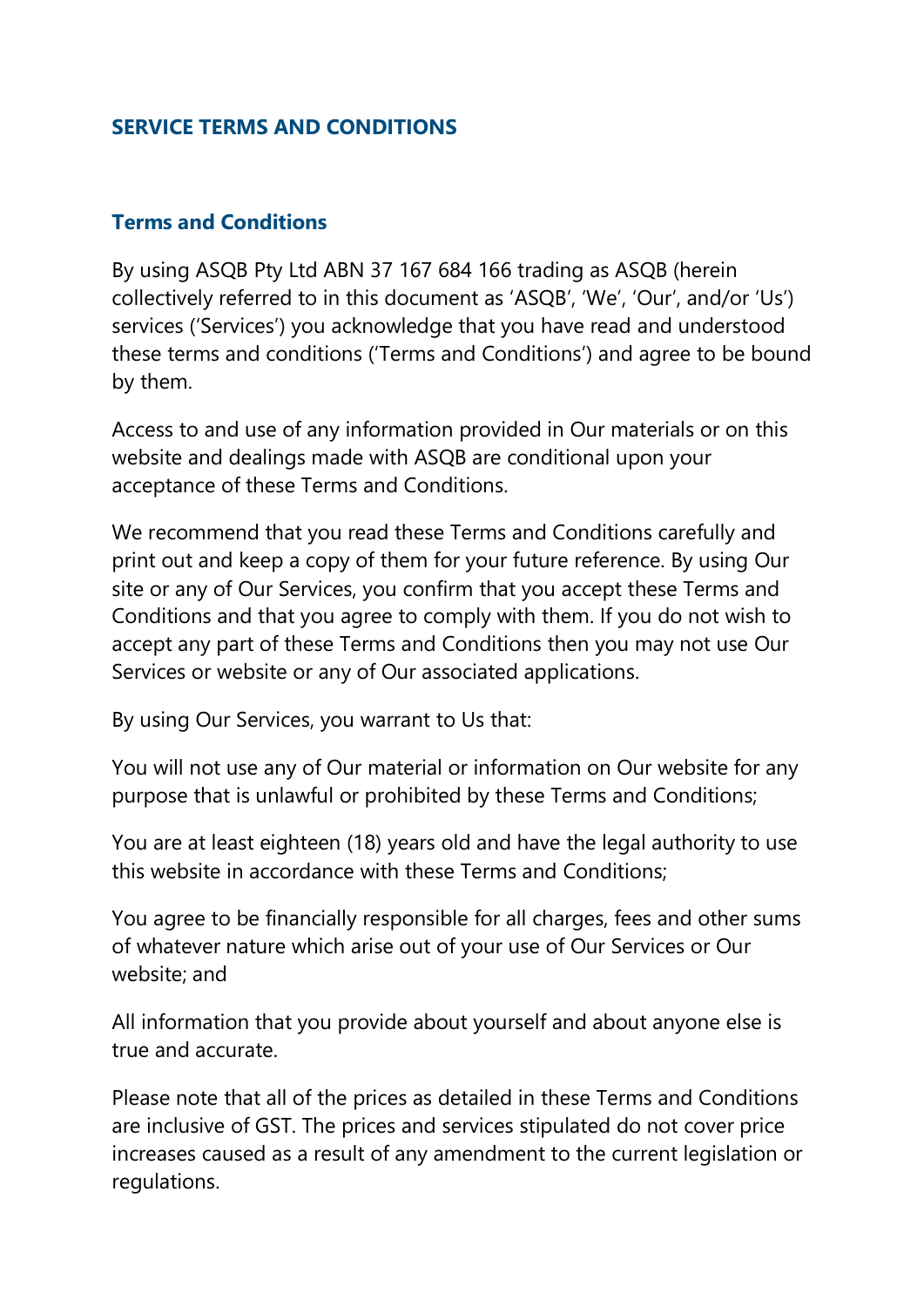#### **Window Safety Compliance Service**

**Purpose –**To ensure originally installed safety device continue to function as intended, meeting ALL legal requirements in accordance with Part 4 section 30 of the Strata Schemes Management Regulation - Window Safety Devices. High risk windows within non-strata titled buildings will be assessed in accordance with NSW department fair trading guidelines or the Building Code Australia (depending on the buildings age)

**Assessment of unlimited amount of high-risk windows -** The flat rate fee will cover the assessment of an unlimited quantity of high risk windows within each lot/ unit/ house.

**Free device alterations/ adjustments -** If a safety device requires minor adjustments for compliance this will be carried out on the spot with no additional charges. ASQB's skilled technicians will determine the adjustment requirements. If beyond repair for compliance requirements a new device will be installed and charged accordingly.

**Free Key replacement -** ASQB stocks 90% of the most commonly used window lock keys. Free key replacement is only applicable for keys ASQB have in stock. In all other instances the safety device will be removed and replaced. This new safety device will be charged accordingly.

**Free Window Condition Report** - If a window requires maintenance to better improve the buildings efficiency, we will report these to you along with the costings to rectify.

**Free re-attendance visits -** Free re-attendance within the year if an ASQB certified device becomes faulty and requires attention. However, if the issue is due to user error, device misuse or conditions outside of ASQB's control a call out fee from \$110 (+GST) + rectification charges will be applied.

**Specific Limitations on the Service -** The Service will not address the structural integrity of the window, Assessment of glass, Issues relating to fire safety

**Certification** All safety devices are certified upon installation/assessment, ASQB takes no responsibility following installation as a result of misuse or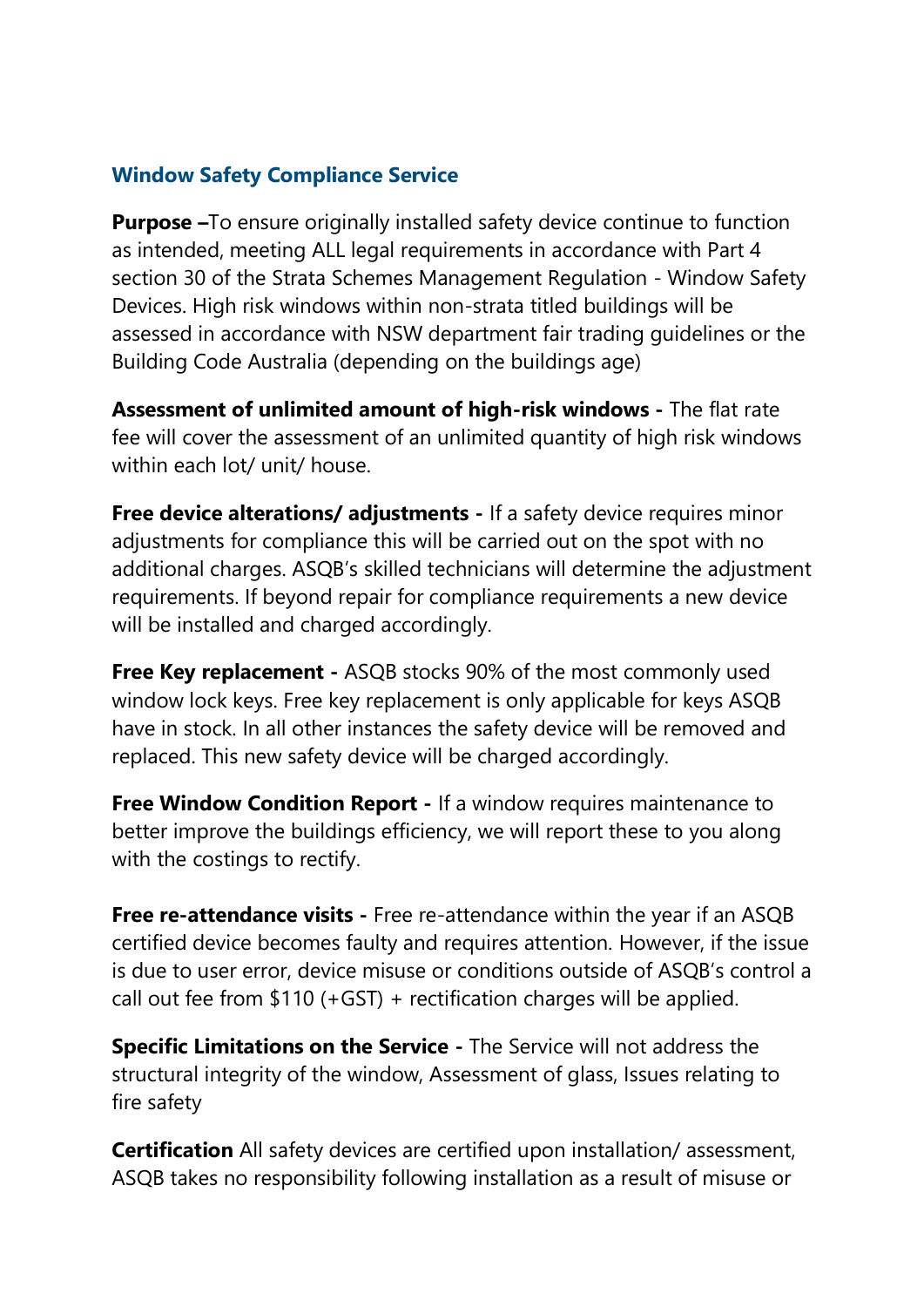negligence.

ASQB will not be liable for any misuse, damage, removal or deactivation of safety device

**Failed Assessment Results -** If a window fails to meet legal requirements, the technician will install the best suited safety device on the spot (time permitting). Newly installed devices will be charged from \$39 (+GST) in addition to the flat rate service fee*.* If the schedule does not allow sufficient time for these works, an additional appointment will be arranged before certification can be signed off. (This from \$39 (+GST) device fee does not include works to cast iron, steel window frames) A separate quote will be provided for windows constructed of this material.

ASQB can only assess windows in which we have access to. If access to specific windows are denied or obstructed e.g. A washing machine is stacked in front of window or there is a locked off section of the unit/lot or premises, the window/s will be recorded as pending assessment. The full inspection fee will be charged in this instance. If it's required that ASQB return to assess the pending window/s a call out fee from \$110 (+GST) will apply.

**New Device installation -** When required ASQB will install/replace safety devices. ASQB will install a safety device to deliver the highest level of safety and ensure full compliance. The installation of a new device will incur charges from \$39 (+GST) per device. ASQB technicians will select the most suitable device, due to a multitude of variations we cannot guarantee a colour match with other safety devices or the window frame.

**What we require from residents -** Whilst ASQB technicians are very cautious in instances where window coverings (blinds, flyscreens etc.) need to be removed and replaced, we take no responsibility for any damage caused. It is advised you draw blinds, pullback curtains etc prior to the technicians visit. We ask that furniture be moved back a minimum of 60cm from windows, and window sills be cleared. ASQB will not be held liable if these items are not removed and damage is caused. Overtime flyscreens and associated hardware become brittle. ASQB will not take responsibility for any damage caused to flyscreens.

**Exempt/ Unaffected units consisting 0 high risk windows -** In the event ASQB is called upon to inspect a premises with 0 high risk windows, the full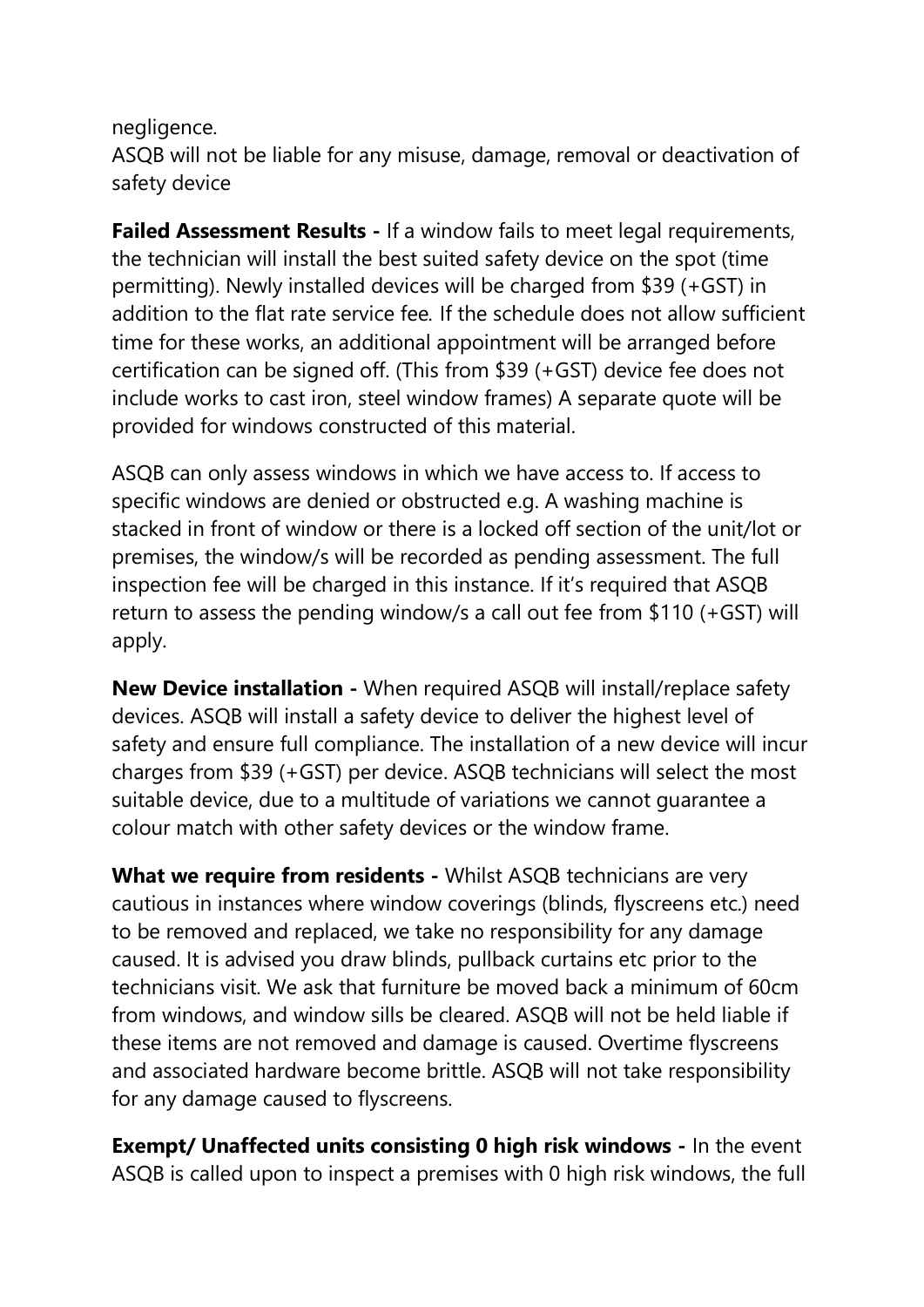inspection fee WILL be applicable. In return ASQB will inspect, confirm and provide an Exemption certificate for record keeping purposes. If the executive committee/ landlords/ managers identify their premises as exempt and do not want ASQB to carry out an inspection for confirmation this MUST be clearly stated in writing within the issued work order.

**Common area windows -** Common area windows will be inspected and charged at a per window rate. This rate is from \$18/ window.

**Additional call out charges** Units/ lots/ premises who fail to provide access on the scheduled day will be charged a call out fee from \$110 (+GST) for re-attendance. This call out fee is in addition to the flat rate service fee. And is only charge once per revisit. Re-attendance to assess windows originally obstructed or denied access will incur a call out fee from \$110 (+GST).

#### **Smoke Alarm Compliance Service**

**Purpose –** To inspect, replace, maintain and or report on the working order of smoke alarms according to section 146A of the Environmental Planning and Assessment Act 1979.

**Free replacement of 9 volt smoke alarms - This service will replace any** faulty, damaged, missing or expired 9 volt smoke alarms required for compliance at no additional charge.

**Additional charges** - 240 volt (hard wired) smoke alarms can be replaced, upon request, at an extra charge by an electrical contractor. 10 year battery operated photoelectric smoke alarms that fail assessment (within NSW) will be replaced with a free 9 volt smoke alarm. By request, a new 10 year battery photoelectric smoke alarm can be supplied and installed, this will incur an \$89/ alarm charge. Interconnected alarm systems can be installed by request, the supply and installation of interconnected alarms will incur additional charges.

**Unlimited re-attendance visits –** Applicable to annual subscription service packages only. In the event an ASQB certified alarm becomes faulty or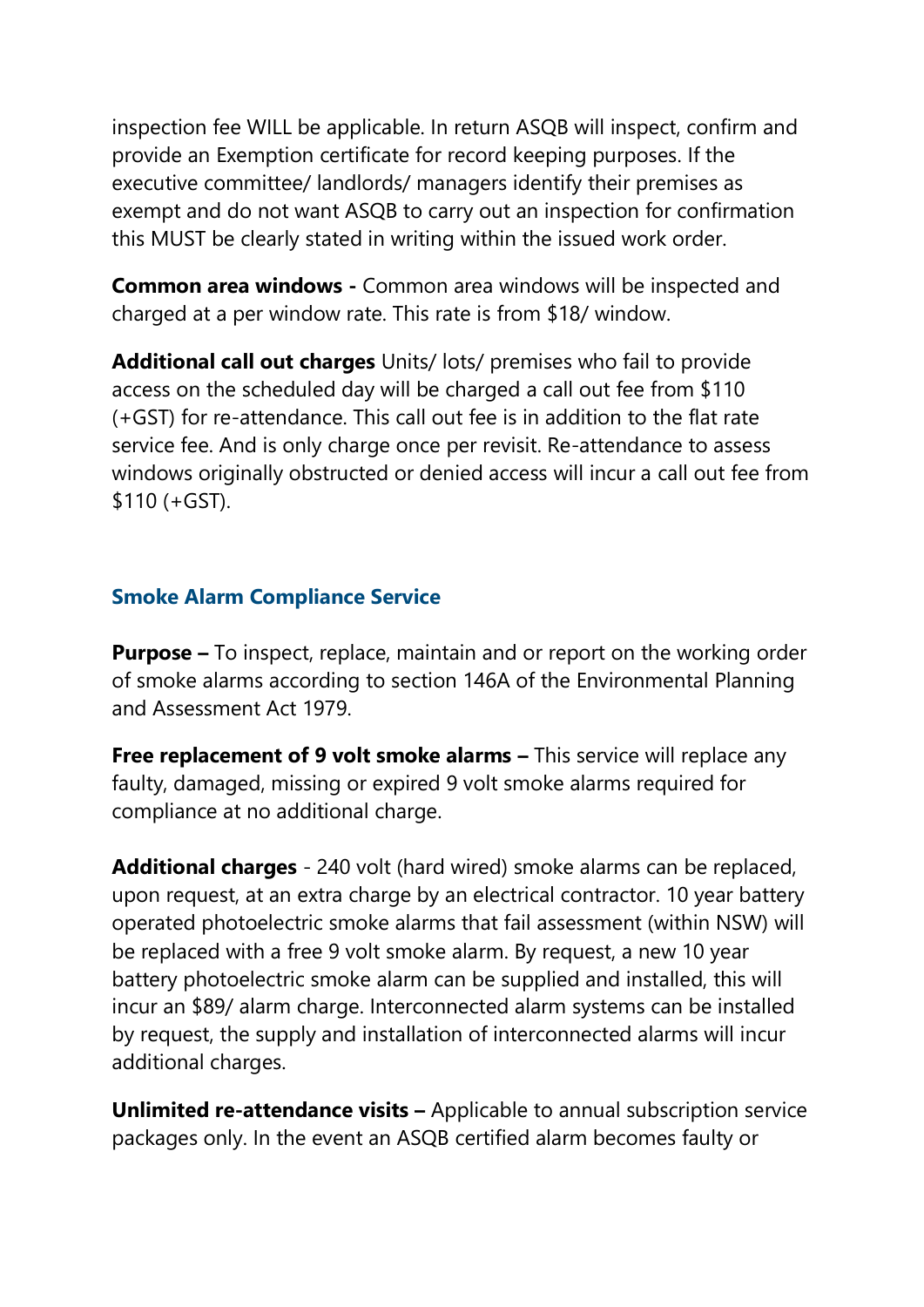sounds a low battery signal. ASQB will return, fix or replace smoke alarms with no additional charges for the 12 months following certification.

**Service Limitations** – ASQB reserves the right to replace faulty, expired, missing or damaged smoke alarms with an alternative brand to that of the original smoke alarm. ASQB will not cover the cost of faulty electrical wiring, old fixing holes within ceiling lining. Alarms that fail assessment and are NOT required by law will be removed (if not hardwired) and left on the premises. The replacement of these alarms are by request only and will incur additional charges.

### **Smoke Alarm Competitor Takeover Scheme**

**Purpose** – To enrol a property prior to its 12 month anniversary with competitor. Offering the full service benefits of our \$99 Annual Platinum Smoke Alarm Services without charge. All service Terms and Conditions for the Smoke Alarm Compliance Service are applicable during the takeover free period.

**Breaking agreement -** Properties that cancel their annual subscription service within the free take over period will be charged a one-off cost of ninety-nine dollars \$99 to cover the costs for services delivered within the free period.

### **Methamphetamine / Meth Residue Test**

**Purpose** – Test for the presence of methamphetamine residues.

**Service Limitations -** The presence of other harmful drugs or even some of the precursor chemicals used in the manufacture of methamphetamine may not be detected by the tests performed. A negative test result will show that no detectable levels of methamphetamine residues were present. However an area that has been well cleaned or remediated may produce a negative result. Positive result indicates the presence of residues but will not show the extent of contamination.

**Additional Charges –** Environments that return a positive residue test will require additional (extensive) testing to obtain actual readings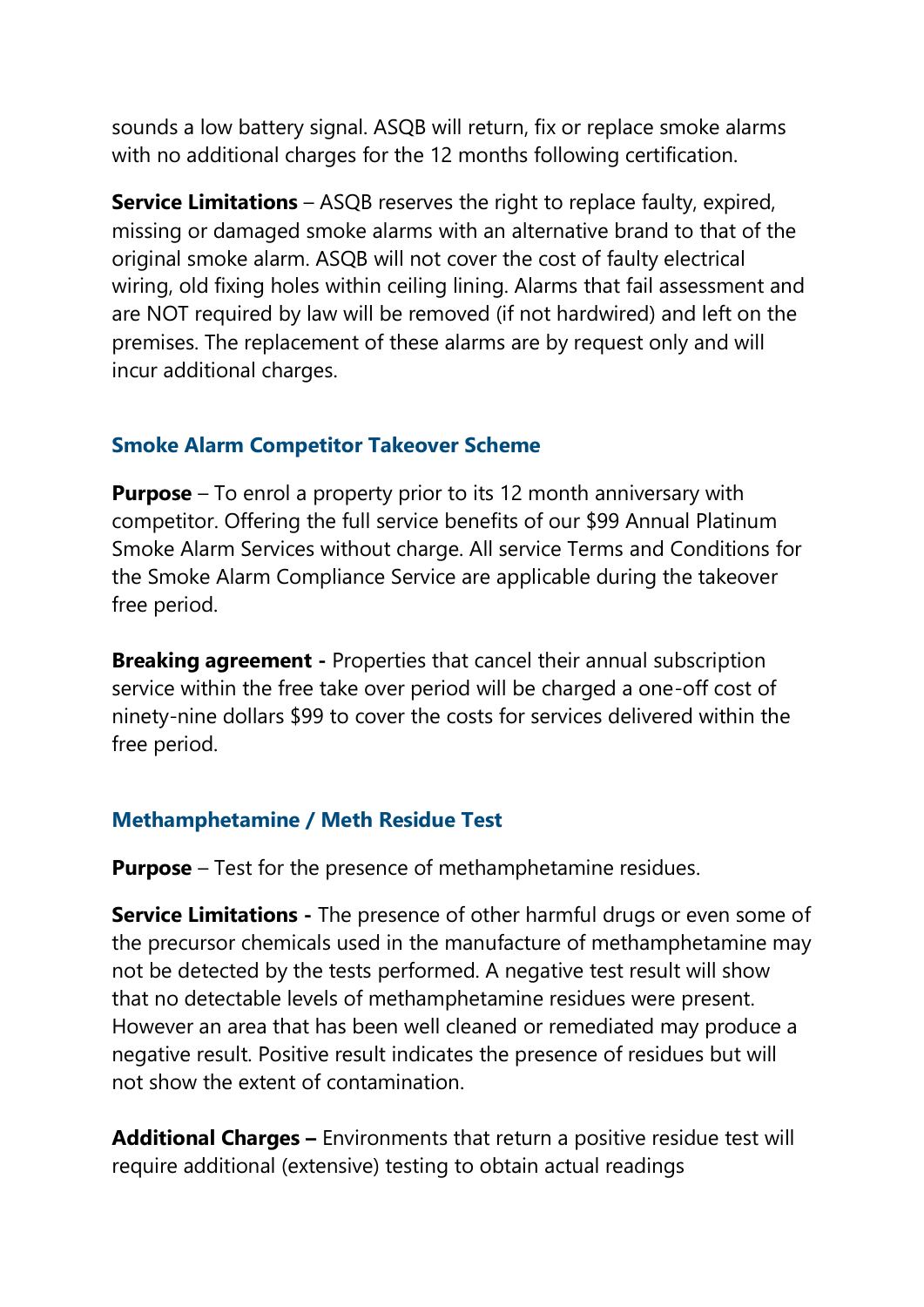### **Safety Switch Assessment**

**Purpose –** Assessment and reporting of all residual-current device (RCD)

**Service Limitations -** The correction, alteration or maintenance of failed assessment is not included within this service cost.

This service is only offered in conjunction with one of our annual compliance services (window safety device or smoke alarm assessment).

#### **Water Efficiency measurement**

**Purpose –** Assess water efficiency standard (including leaking taps) Report the results.

**Service Limitations –** The correction, alteration or maintenance of failed assessment is not included within this service cost.

This service is only offered in conjunction with one of our annual compliance services (window safety device or smoke alarm assessment).

### **Corded Internal Window Covering CIWC Compliance Service**

**Purpose –** Make safe and certification of all CIWC.

**Service inclusions –** Assessment and when required the installation of safety device and warning labels. The issue of certification including photographic evidence of complying CIWC.

**Failed assessment –** In the event a CIWC fails assessment, we will install a suitable device to ensure compliance.

**Service Limitations -** In the event a CIWC is beyond repair/ make good, or the works required are outside of ASQB's scope, they will remain pending, a report will be returned to the client with supporting evidence. ASQB's service fee WILL be still be applicable on these rare occasions. The CIWC service is only offered in conjunction with one of our annual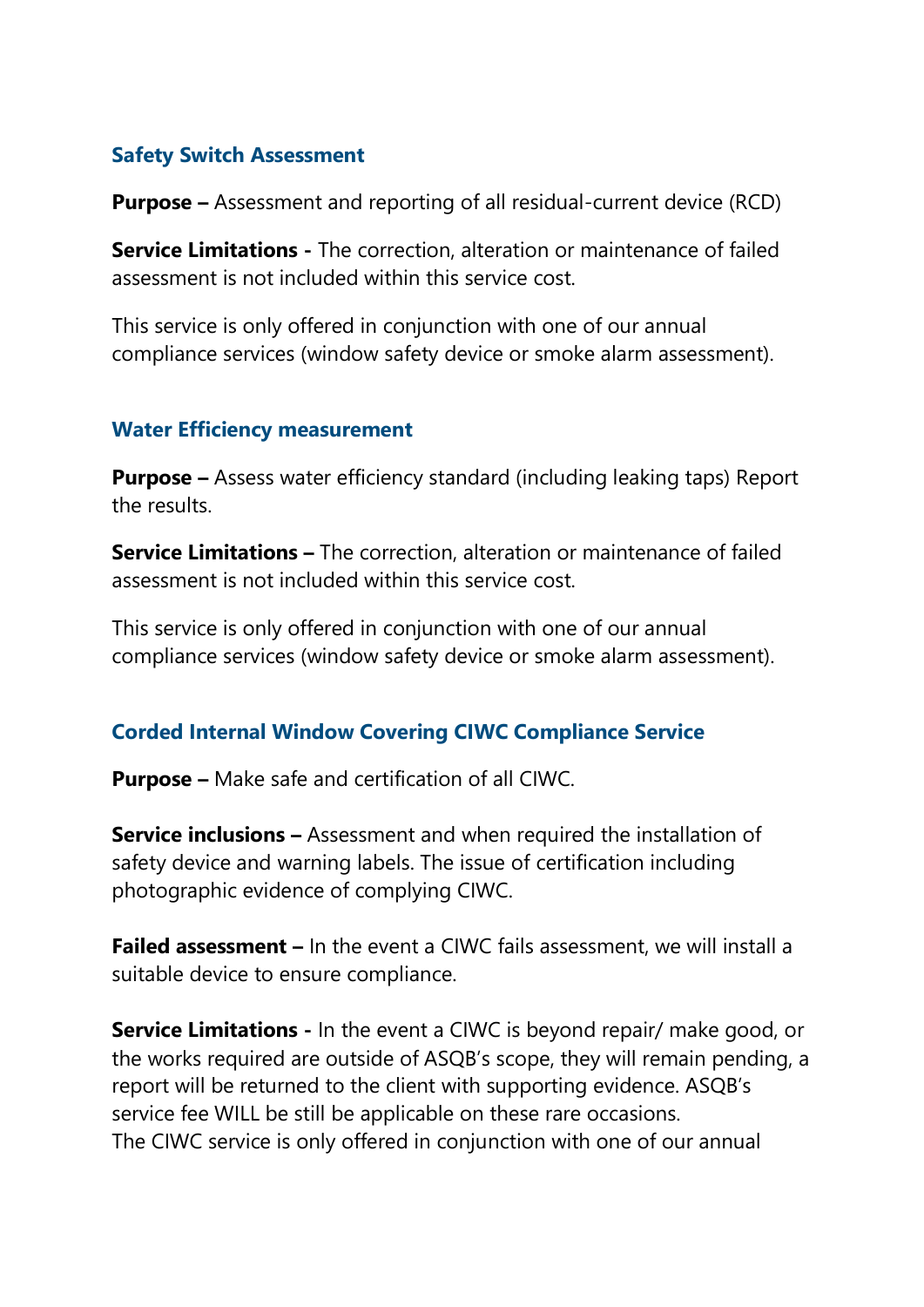compliance services (window safety device or smoke alarm assessment).

### **Additional Charges/ Cancellation Policy/ Payment terms/ Warranty**

**Subscription arrangement** The subscription arrangement is **NOT a locked** in contract and can be cancelled at any time. However, if cancellations occur within 14 days of our scheduled arrival date the client will be subjected to the below **cancellation policy**.

### **Cancellation Policy**

All cancelations must be received in writing a minimum of 14 days prior to the scheduled arrival date, otherwise you will be charge a cancellation fee as below.

- 10% of your total amount will be charged if you cancel or make any changes from 14 to 8 days prior to your scheduled arrival date
- 30% of your total amount will be charged if you cancel or make any changes from 7 to 3 days prior to your scheduled arrival date
- 50% of your total amount will be charged if you cancel or make any changes from 2 days prior to your scheduled arrival date
- 70% of your total amount will be charged if you cancel or make any changes 1 day prior to your scheduled arrival date
- 80% of your total amount will be charged if you cancel or make any changes on your scheduled arrival date or No show

**Rates and price variations** Rates and service prices are subject to change without notice

**Payment terms** All Invoices are due for payment 14 days from date of issue. In the event a work order is not fully completed due to conditions outside of ASQB's control (e.g. limited access) the client will receive an invoice for works carried out to date. This invoice must be paid within the 14 day payment period and NOT placed on hold until the balance of works are completed. The remaining works will be completed and invoiced separately.

**Warranty** ASQB provides a 12-month warranty on all workmanship. Safety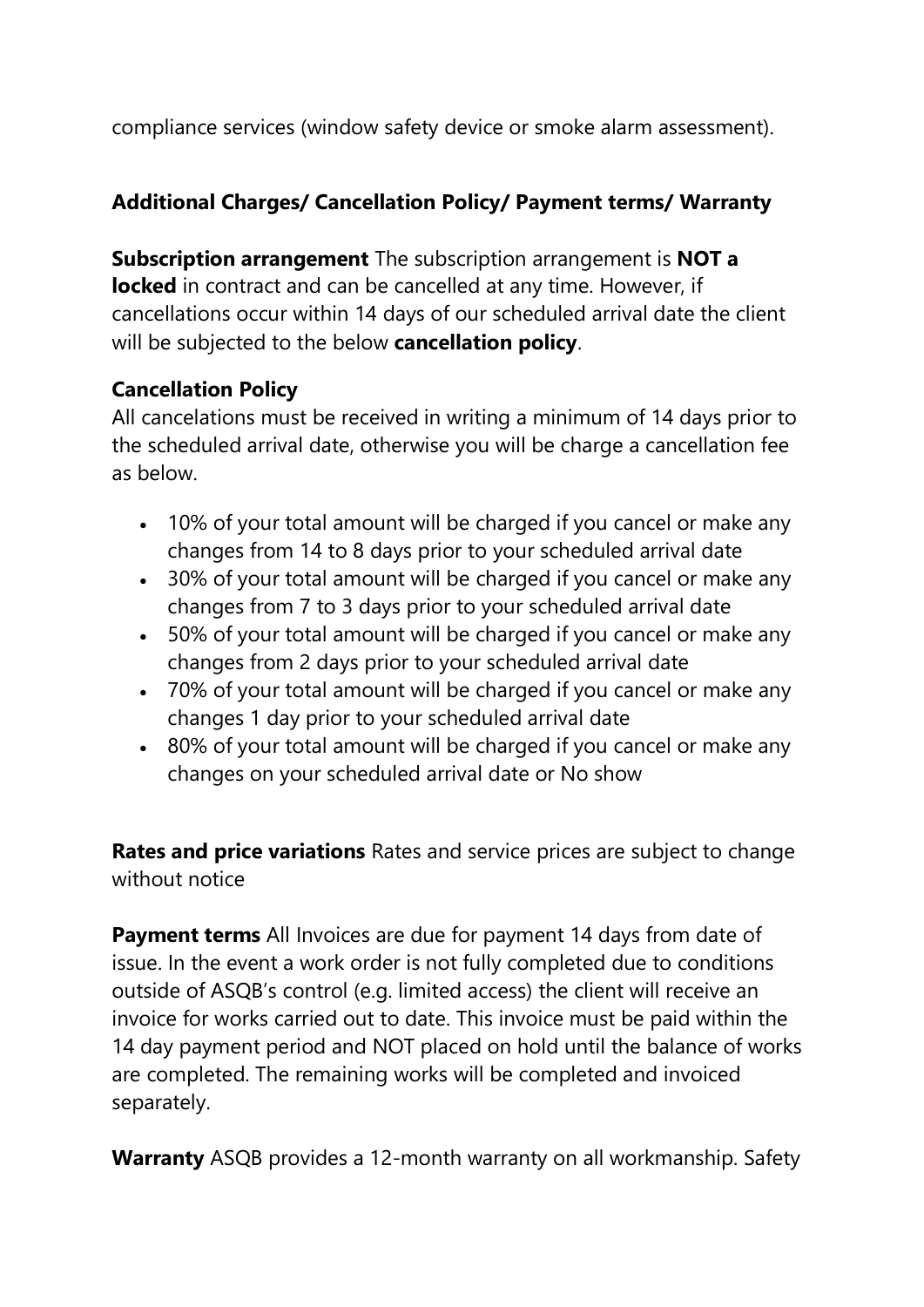Device warranty is limited to the manufacturer's conditions. ASQB will not be responsible for any loss, injury or damage as a result of any manufacturing defect in the window lock unit. Full liability remains the responsibility of the manufacturer. Any existing damage to windows, holes etc remaining from the removal of a non-complying safety device, are not the responsibility of ASQB. The responsibility of maintaining window safety devices will remain the responsibility of the adult residents in each dwelling. ASQB takes no responsibility for a device that is misused or tampered with by a resident. ASQB recommends the annual re-inspection of all window safety devices to ensure all devices uphold their compliance. All devices meet regulation requirements at time of installation. ASQB takes no responsibility for any injuries sustained following installation, as a result of resident misuse or negligent.

#### **REWARDS MEMBER TERMS**

These Rewards Member Terms, together with any Rewards Member Form (defined in clause 1), set out the agreement (this 'Agreement') under the terms of which ASQB PTY. LTD. ABN 37 167 684 166 (ASQB) provides the Offer (defined in clause 3) to you or the company which you represent (the 'Rewards Member').

### **1. REWARDS MEMBER FORM, THIS AGREEMENT, THE SERVICE AGREEMENT**

(a) These Rewards Member Terms will apply to the Rewards Member's claim of the Offer from ASQB, including being incorporated in all agreements, quotations or orders under which ASQB is to provide an offer or cashback promotion to the Rewards Member (each a 'Rewards Member Form') together with any additional terms included in such Rewards Member Form (provided such additional terms are recorded in writing). (b) The Rewards Member will be taken to have accepted this

Agreement if the Rewards Member accepts a Rewards Member Form, or if the Rewards Member orders or accepts an offer provided by ASQB after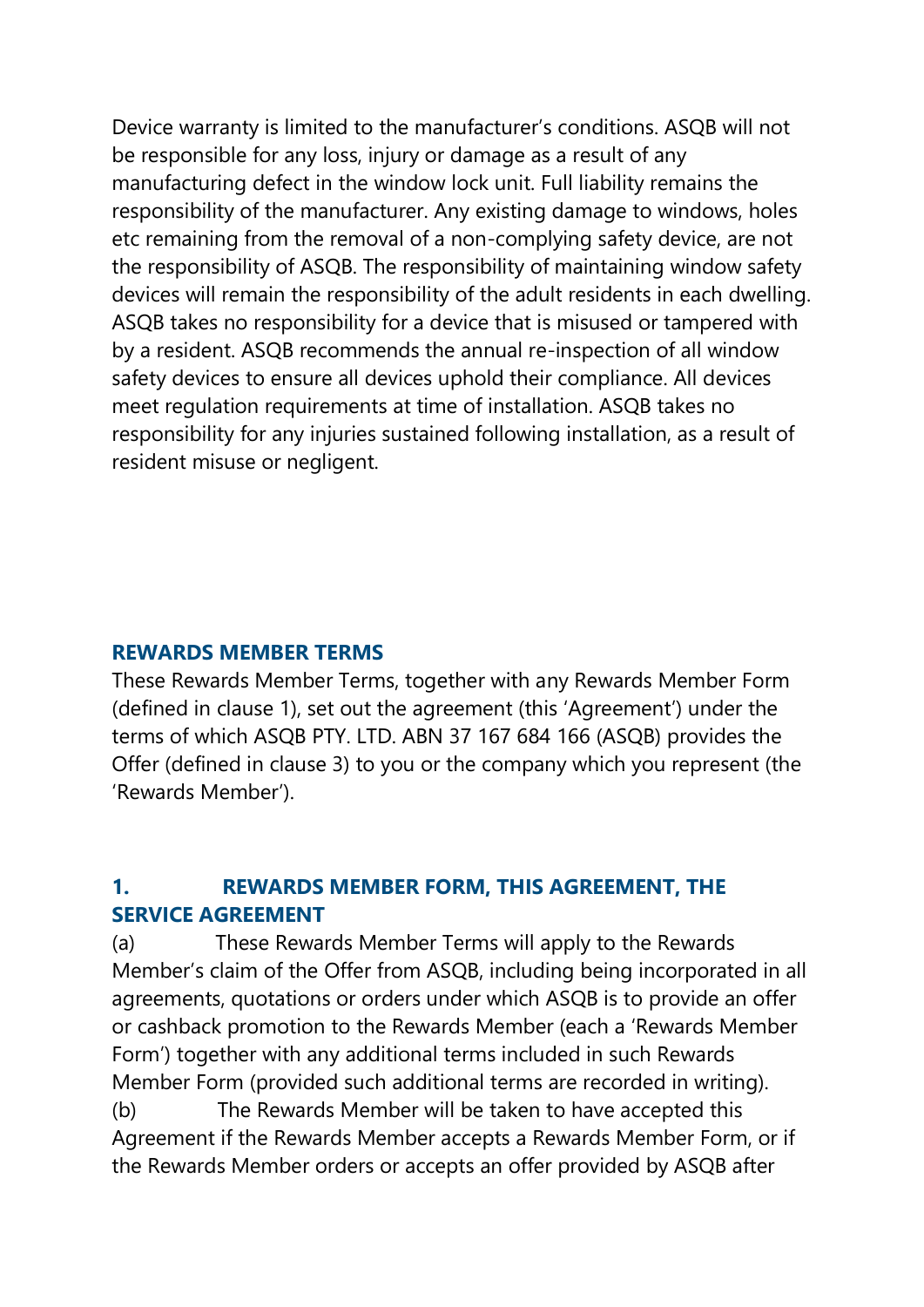receiving or becoming aware of this Agreement or these Rewards Member Terms.

(c) In the event of any inconsistency between these Rewards Member Terms and any Rewards Member Form, the clauses of these Rewards Member Terms will prevail to the extent of such inconsistency, except that any "Special Conditions" (being terms described as such in a Rewards Member Form) will prevail over these Rewards Member Terms to the extent of any inconsistency.

(d) ASQB and the Rewards Member have a written agreement in place for the provision of the Services (Service Agreement), and the terms of the Service Agreement will prevail over these Rewards Member Terms to the extent of any inconsistency.

# **2. TERM**

(a) These Rewards Member Terms commence on the Start Date specified in a Rewards Member Form and will continue for the initial Offer Period specified in an Order Form (Initial Term) and any Renewal Terms pursuant to clause 2(b), unless terminated earlier in accordance with this agreement (the Term).

(b) Upon expiration of the Initial Term, if the Services are still being provided to the Rewards Member, this Agreement will automatically renew for successive annual periods (each a Renewal Term) unless either party provides notice that the agreement will not automatically renew with 14 days' written notice prior to the expiration of the Initial Term or the thencurrent Renewal Term.

## **3. OFFER**

(a) In consideration for the payment of the fees the Rewards Member is obliged to pay under each Service Agreement (Fees), and subject to the Rewards Member's compliance with the terms of this Agreement and each Service Agreement, ASQB will provide the Rewards Member with the Offer set out in a Rewards Member Form (Offer).

(b) Unless otherwise agreed in writing, ASQB may, in its absolute discretion:

(i) not provide the Offer, or any part of an Offer, until the Rewards Member has paid any Fees payable to ASQB;

(ii) withhold delivery of any part of the Offer until the Rewards Member has paid an invoice in respect of such Fees; and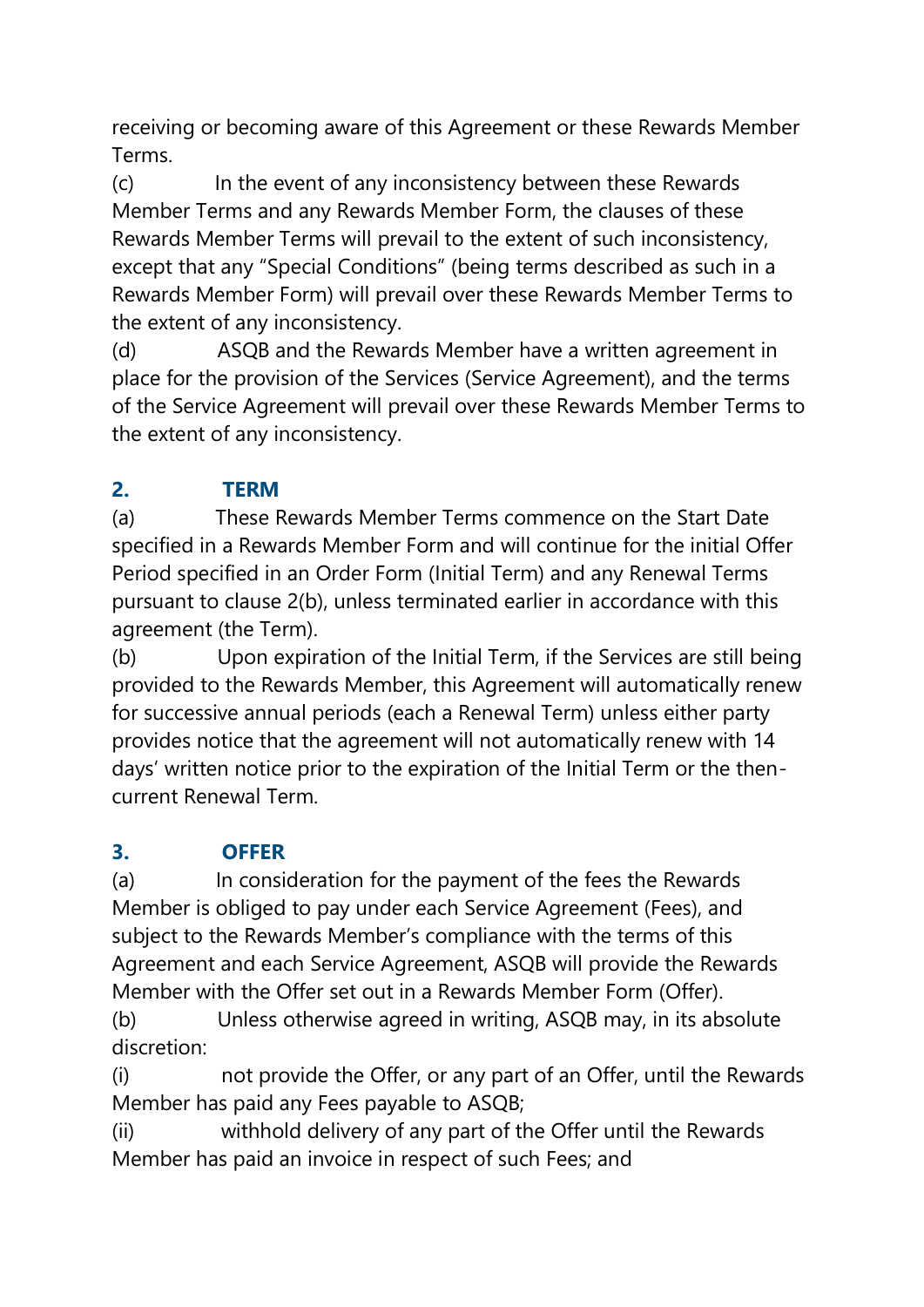(iii) not provide the Offer, or any part of an Offer, until the Rewards Member has remedied any breach of this Agreement, or of any other agreement it has in place with ASQB, on ASQB's request.

(c) Subject to this Agreement, and unless otherwise agreed by the parties in writing, the Offer will be paid to the Rewards Members by means of the Offer Payment Method.

(d) The Offer will not be provided in respect of, and the Annual Offer Amount will not be calculated with respect to:

(i) any services in addition to the Services set out in the Rewards Member Form; or

(ii) any Services in relation to which ASQB has already provided any other offer.

## **4. REWARDS MEMBER OBLIGATIONS**

4.1 PROVIDE INFORMATION AND LIAISON

(a) The Rewards Member must provide ASQB with all documentation, information and assistance reasonably required for ASQB to provide the Offer, including by providing ASQB with their bank details for direct deposit of the cash back.

(b) The Rewards Member agrees to liaise with ASQB as it reasonably requests for the purpose of enabling ASQB to provide the Offer. (c) The Rewards Member must ensure that all documentation, information and assistance provided to ASQB, including banking information, is correct, complete and up-to-date.

## 4.2 COMPLY WITH OTHER AGREEMENTS

The Rewards Member must comply with the terms of all other written agreements it has in place with ASQB for the Term, including each Service Agreement.

## 4.3 EXPENSES

The Rewards Member will bear all expenses it incurs in relation to claiming or applying for the Offer, including any costs in relation to accessing ASQB's website, making telephone enquiries or any bank fees incurred in relation to receiving the Offer.

### 4.4 SUBSTITUTION OR WITHDRAWAL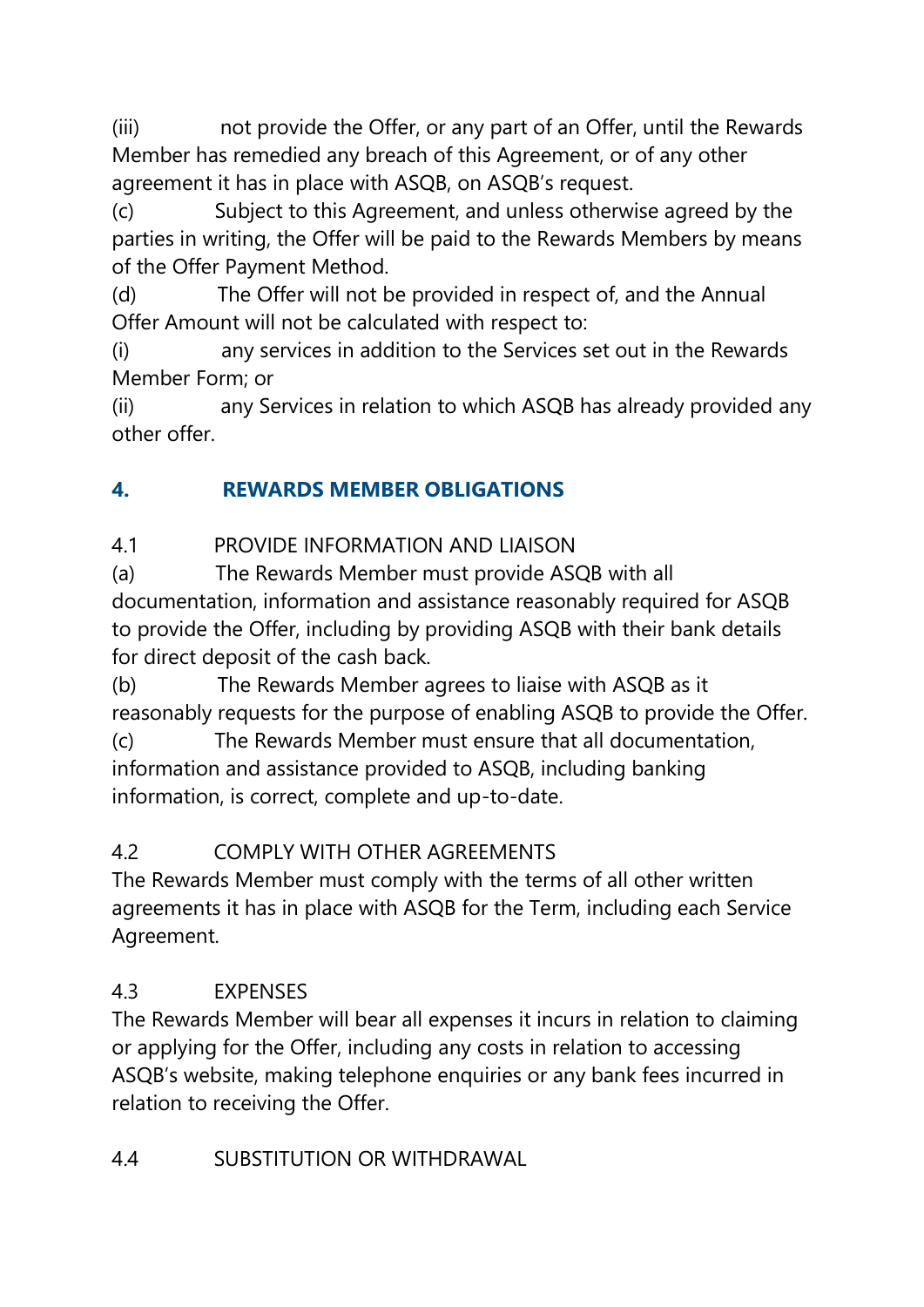ASQB may withdraw or substitute all or part of the Offer with another offer of equal or greater value at the ASQB's discretion.

## 4.5 TAX

Any tax liability arising out of this Agreement or the Offer is the responsibility of the Rewards Member.

## 5. WARRANTIES

(a) To the maximum extent permitted by applicable law, all express or implied representations and warranties (whether relating to fitness for purpose or performance, or otherwise) not expressly stated in this Agreement or a Rewards Member Form are excluded.

(b) Where any law (including the Competition and Consumer Act 2010 (Cth)) implies a condition, warranty or guarantee which may not lawfully be excluded, then, to the maximum extent permitted by applicable law, ASQB's liability for breach of that non-excludable condition, warranty or guarantee will, at ASQB's option, be limited to:

(i) in the case of goods, their replacement or the supply of equivalent goods or their repair; and

(ii) in the case of services, the supply of the services again, or the payment of the cost of having them supplied again.

## 6. LIMITATION OF LIABILITY

To the maximum extent permitted by law, ASQB's liability for all claims in aggregate (whether those claims be for breach of contract, negligence or otherwise, and whether those claims are for economic loss, or for personal injury or other damage) arising under or in connection with this Agreement:

(a) is totally excluded, to the extent it concerns liability for indirect, special and consequential damages, and damages (whether direct or indirect) reflecting loss of revenue, loss of profits and loss of goodwill (except to the extent this liability cannot be excluded under the Competition and Consumer Act 2010 (Cth)); and

(b) is limited, insofar as concerns other liability, to the total money paid to the Rewards Member under this Agreement as at the date the event giving rise to the relevant liability occurred (or, where there are multiple events, the date of the first such event).

Nothing in this agreement is intended to limit the operation of the Competition and Consumer Act 2010 (Cth).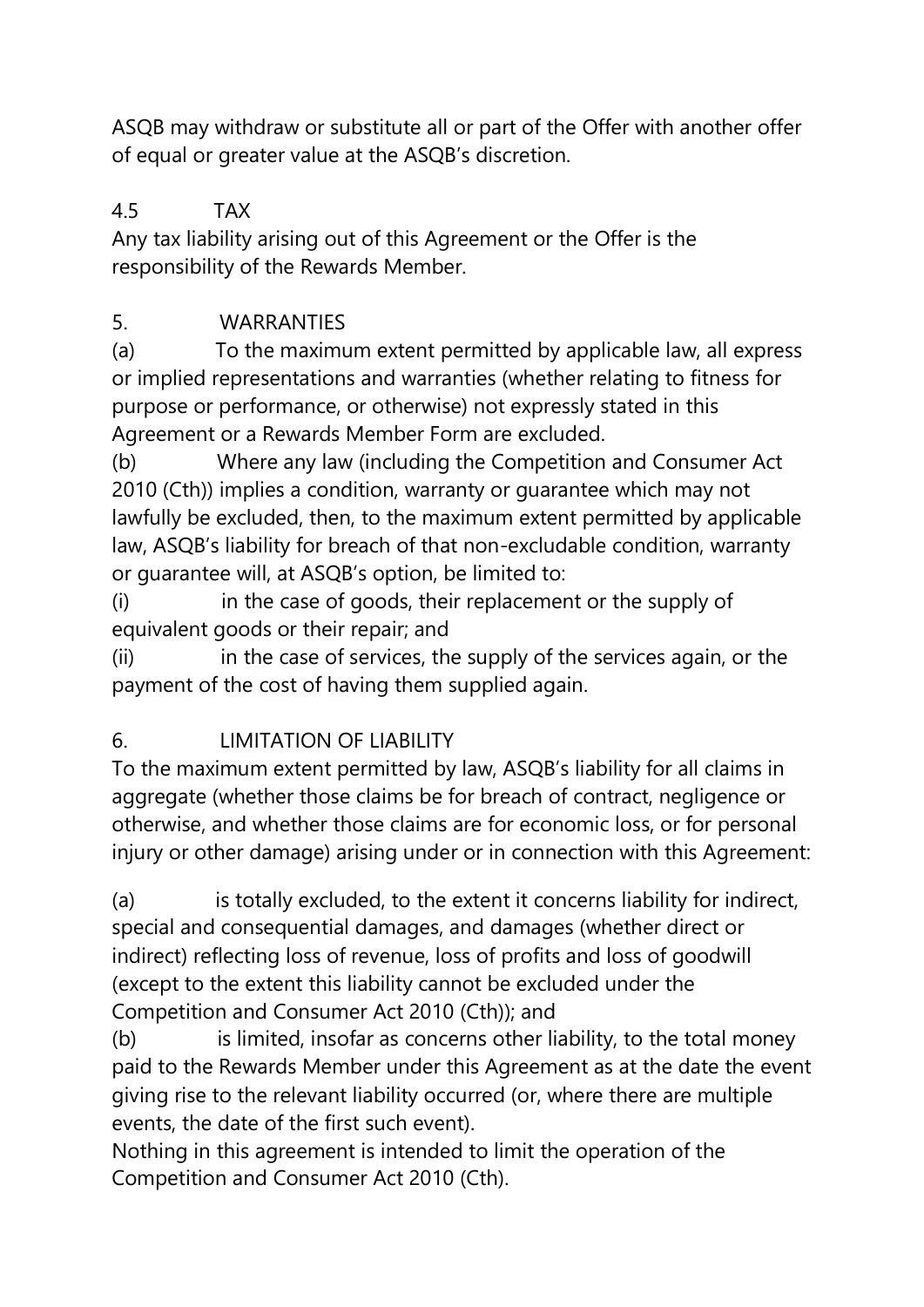### 7. INDEMNITY

The Rewards Member indemnifies ASQB from and against all losses, claims, expenses, damages and liabilities (including any taxes, fees or costs) which arise out of:

(a) any breach of this Agreement by the Rewards Member; or

(b) any negligent, fraudulent or criminal act or omission of the Rewards Member or its personnel.

## **8. TERMINATION**

## 8.1 TERMINATION FOR CONVENIENCE

Either party may terminate this agreement on 14 days' written notice to the other party.

## 8.2 TERMINATION BY ASQB

ASQB may terminate this Agreement in whole or in part immediately by written notice to the Rewards Member if:

(a) the Rewards Member is in breach of any term of this Agreement;

(b) the Rewards Member is in breach of any term of any other agreement the Rewards Member has in place with ASQB, including any Service Agreement;

(c) the Rewards Member acts in a manner which may interfere with, disrupt or create undue burden on ASQB or the Offer (in ASQB's reasonable opinion);

(d) the Rewards Member acts, or attempts to act, in a manner that is illegal or fraudulent or facilitates illegal or fraudulent activity; or

(e) the Rewards Member becomes subject to any form of insolvency or bankruptcy administration.

# 8.3 TERMINATION BY THE REWARDS MEMBER

The Rewards Member may terminate this Agreement in whole or in part by written notice to ASOB if:

(a) if ASQB has committed a material breach of this Agreement and has failed to remedy the breach within 14 days after receiving written notice from the Rewards Member; or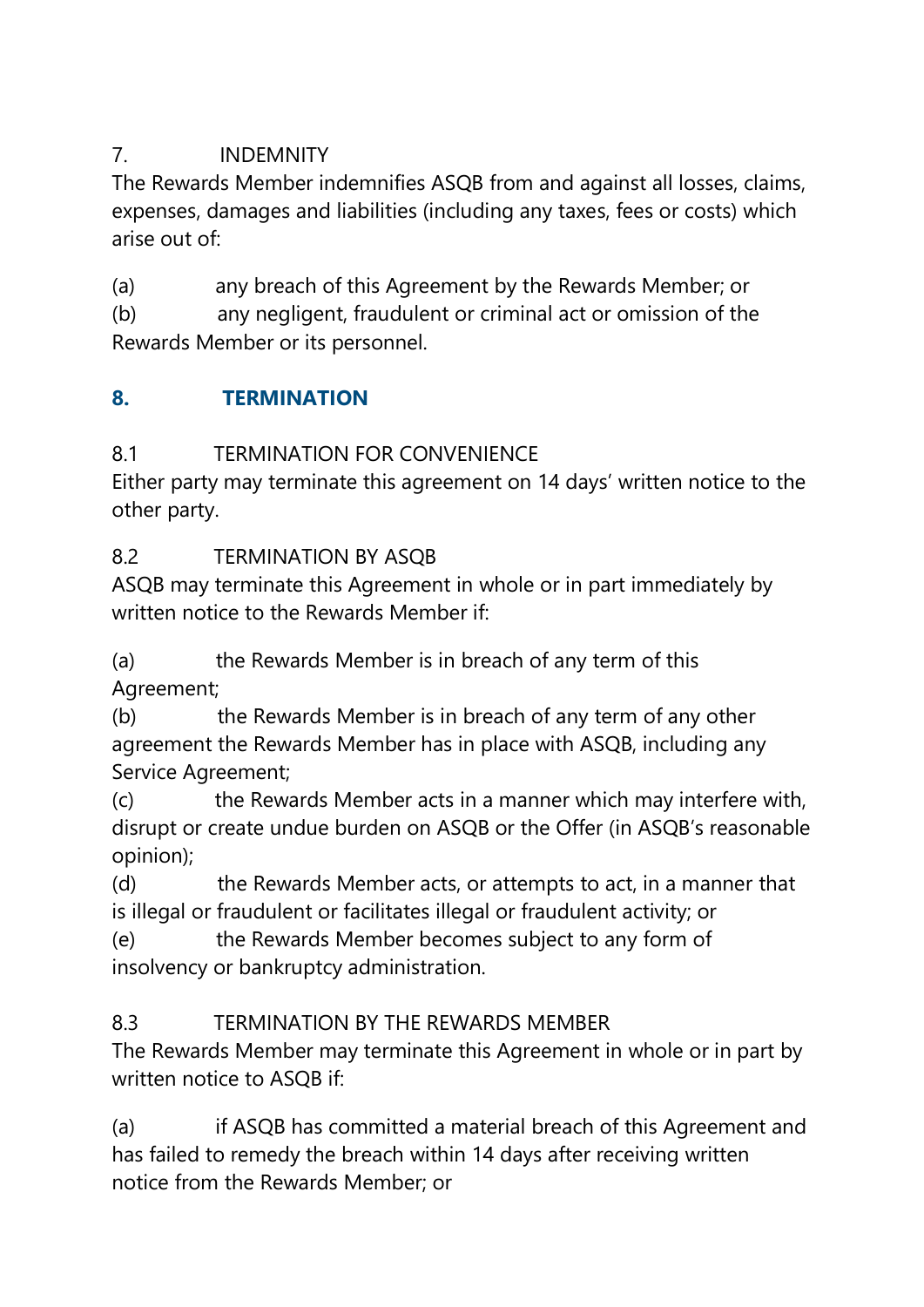(b) if ASQB consents to such termination, subject to the Rewards Member's fulfillment of any pre-conditions to such consent.

## 8.4 SURVIVAL

Any provision of this Agreement which, by its nature, would reasonably be expected to be performed after the termination, shall survive and be enforceable after such termination, including without limitation clauses 4 - 8.

# **9. DISPUTE RESOLUTION**

(a) The parties must, without delay and in good faith, attempt to resolve any dispute which arises out of or in connection with this Agreement prior to commencing any proceedings.

(b) If a party requires resolution of a dispute it must immediately submit full details of the dispute to the chief executive officer of the other party or, if the party is an individual, that individual.

(c) The parties acknowledge that compliance with this clause 9 is a condition precedent to any entitlement to claim relief or remedy, whether by way of proceedings in a court of law or otherwise in respect of such disputes, except:

(i) in the case of applications for urgent interlocutory relief; or

(ii) a breach by another party of this clause 9.

# **10. NOTICES**

## 10.1 FORM OF NOTICE

A notice or other communication to a party under this Agreement must be:

- (a) in writing and in English; and
- (b) addressed to that party to:
- (i) the postal address of that party; or

(ii) the email address of that party that has been regularly used by the parties to correspond during the term of this Agreement (unless such email address is known to be inactive by the party giving notice).

# 10.2 HOW NOTICE MUST BE GIVEN

A notice must be given by one of the methods set out in the table below and is regarded as given and received at the time set out in the table below.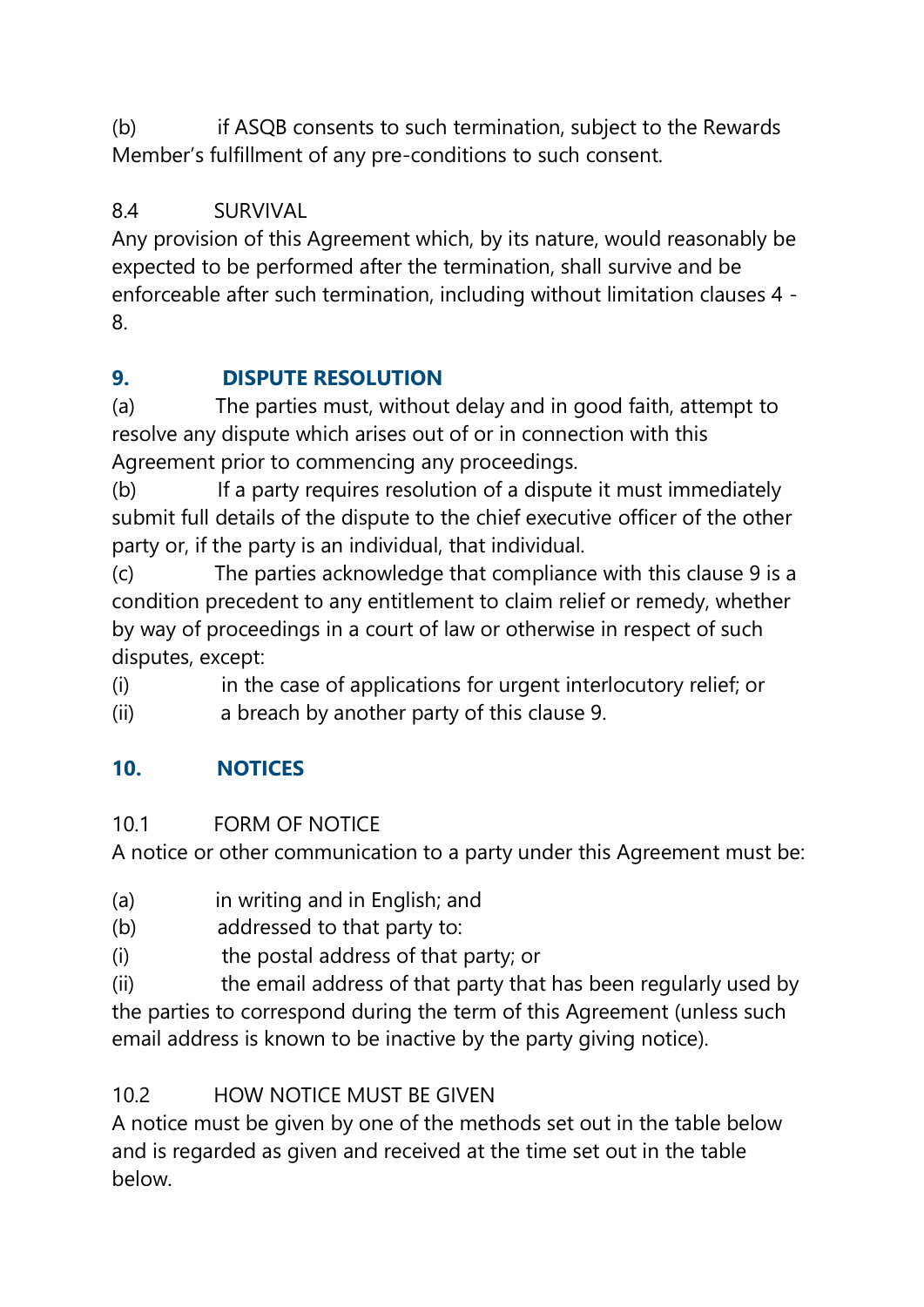Method When Notice is regarded as given and received

By hand On delivery

By pre paid post in by pre paid post in On the third business day after the date of posting<br>the same country

By pre paid post in On the fifth business day after the date of posting by another country airmail

By email to the nominated email address Unless the party sending the email knows or reasonably ought to suspect that the email and the attached communication were not delivered to the addressee's domain specified in the email address, 24 hours after the email was sent.

### **11. GENERAL**

### 11.1 GOVERNING LAW

This Agreement is governed by the law applying in New South Wales, Australia.

### 11.2 JURISDICTION

Each party irrevocably submits to the exclusive jurisdiction of the courts of New South Wales, Australia and courts of appeal from them in respect of any proceedings arising out of or in connection with this Agreement. Each party irrevocably waives any objection to the venue of any legal process on the basis that the process has been brought in an inconvenient forum.

### 11.3 ASSIGNMENT

A party cannot assign, novate or otherwise transfer any of its rights or obligations under this Agreement without the prior consent of each other party (such consent not to be unreasonably withheld).

### 11.4 RELATIONSHIP

(a) Nothing contained in this Agreement creates an agency, partnership, joint venture or employment relationship between ASQB and the Rewards Member or any of their respective employees, agents or contractors.